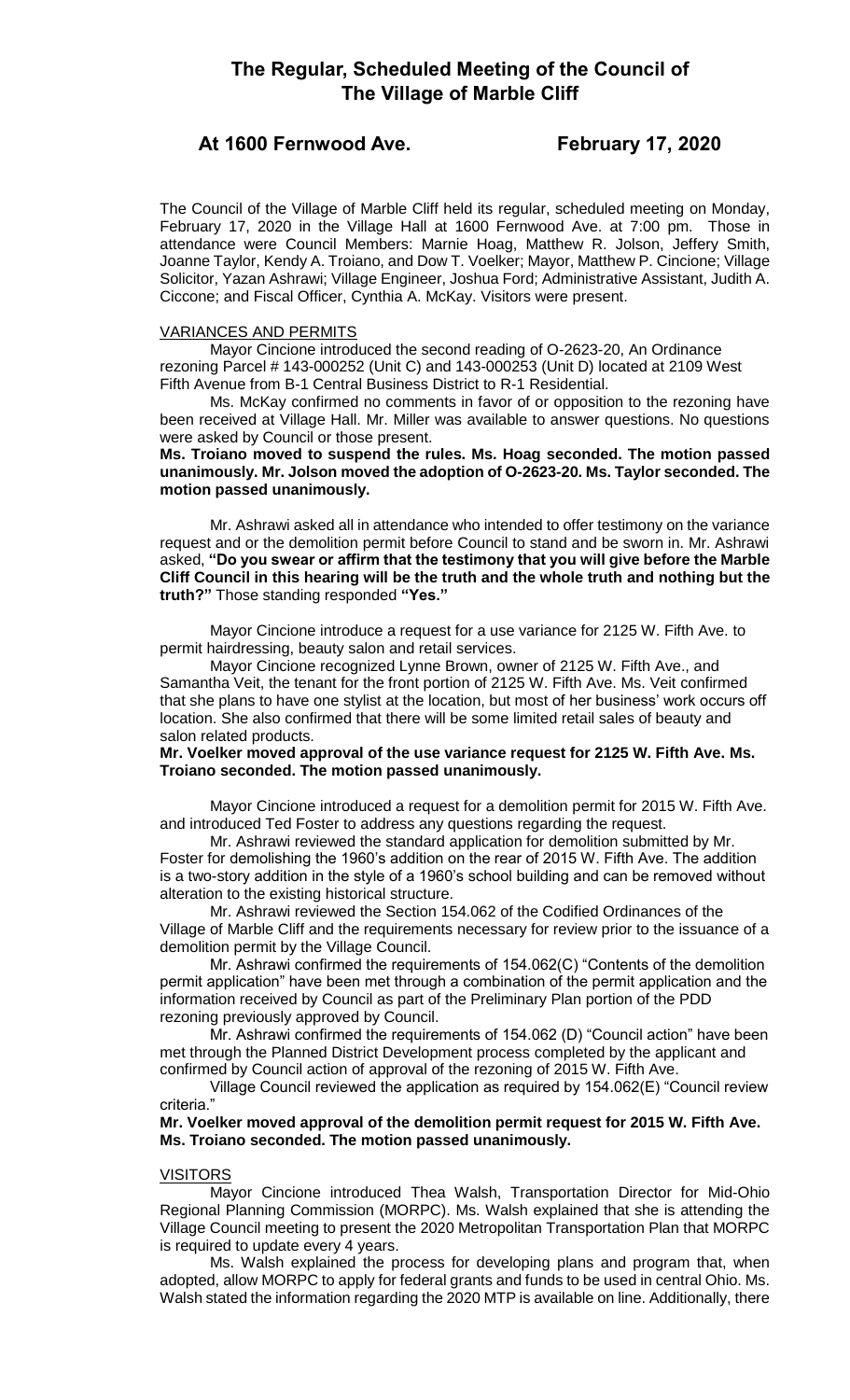will be an Open House on February 26, 2020 with an open comment period through April 3, 2020. Following the review and comment period, the plan must be adopted by MORPC and will be in effect on July 1, 2020.

# CONSENT AGENDA

- 1) Receive Mayor's Court Report, January, 2020
- 2) Receive Police Report, January, 2020
- 3) Receive Fire Department Report, January, 2020
- 4) Receive Building Permits Issued, January 2020
- 5) Approval Minutes of the regular, scheduled meeting of January 20, 2020
- 6) Approval Financial Statements for January, 2020

### **Mr. Voelker moved approval of the Consent Agenda. Ms. Hoag seconded. Council unanimously approved the Consent Agenda.**

# VISITORS – Cont.

Mayor Cincione introduced the first reading of R-2628-20, A Resolution

Authorizing the Mayor and Fiscal Officer to make application for designating the Village of Marble Cliff a Certified Local Government.

Mr. Foster explained his request that the Village make application to the state of Ohio Historical Connection to designate the Village a Certified Local Government. The Certified Local Government allows properties in the Village to be designated as historical and make those properties eligible for state and federal grants and credits. Only properties with owners which request to be designated as "historical" can be designated; the Village does not choose properties for historical designation.

Mr. Foster stated there are miniimum requirements for the Village to establish and maintain a Historical Commission. At this time only the property at 2015 W. Fifth Ave. would be designated as historical.

Ms. McKay reviewed the language provided by the historical office at the Ohio Historical Connection.

**Ms. Hoag moved to suspend the rules. Ms. Taylor seconded. The motion passed unanimously. Ms. Hoag moved the adoption of R-2628-20. Ms. Troiano seconded. The motion passed unanimously. Mr. Voelker moved the resolution be passed as an emergency in order to comply with state of Ohio deadlines for submission. Mr. Jolson seconded. Roll Call: Mr. Voelker, yes; Ms. Hoag, yes; Mr. Jolson, yes; Mr. Smith, yes; Ms. Taylor, yes; Ms. Troiano, yes. The motion passed unanimously.**

#### MAYOR'S REPORT

Mayor Cincione reported he attended the Chamber of Commerce meeting and provided an update of recent activities and issues in the Village including AEP's plans for the intersection of Dublin Rd. and W. Fifth Ave.

Council had a brief discussion about the upcoming AEP Open House. Ms. McKay confirmed the postcards have been sent to residents. A blast email is scheduled and a notice has been posted on the Village's web site.

#### ENGINEER'S REPORT

Mr. Ford reported the bid opening for the 2020 Storm and Sanitary Sewer Improvements project is scheduled for March 6, 2020. The engineer's estimate is \$246,000.

Mr. Ford reviewed the process for removing the traffic light at the corner of W. Third Ave. and Cambridge Blvd.

Mr. Ford left the meeting at this point.

#### SOLICITOR'S REPORT

Mr. Ashrawi reported the Ohio Supreme Court will hear oral arguments on the tax challenge case on May 13, 2020.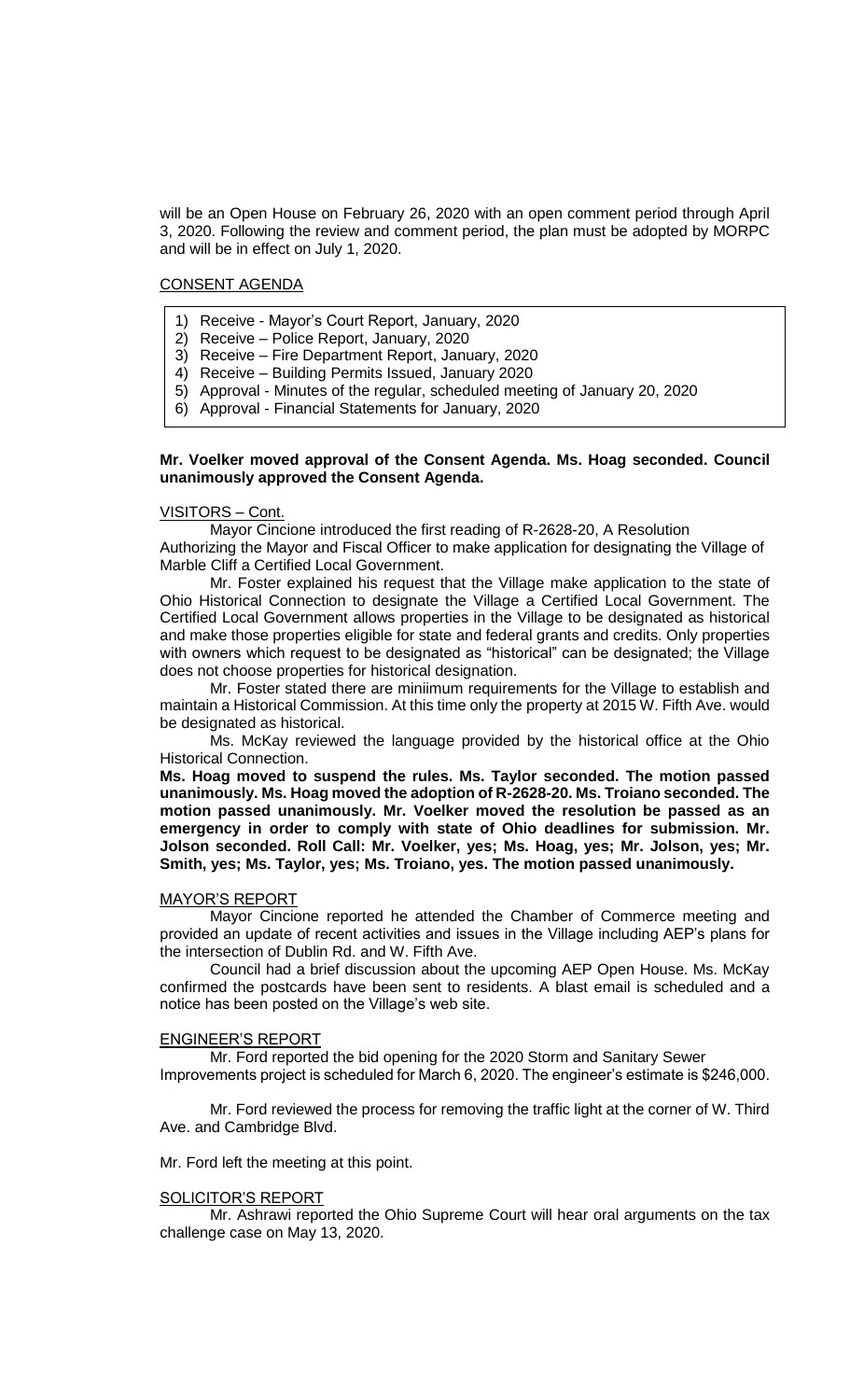### ADMINISTRATIVE ASSISTANT REPORT

Ms. Ciccone reported the neighbors of the resident with the dangerous dog on Village Court brought to staff's attention that the dog did significant damage to the front window of the dog owner's house while agitated by a delivery. The dog's owner has been cooperative, made restitution, and is in compliance with the probation placed on the dog owner by Mayor's Court. No action was identified as needed at this time.

Ms. Ciccone reported Environmental Management Inc. Has offered the Village an opportunity to extend the 2020 landscape agreement to 2021 at an increase for 2021 of 1.5%.

# **Mr. Jolson moved approval of a one-year extension to the 2020 Landscape Agreement approved by Council at the January 20, 2020 regular Council meeting. Ms. Taylor seconded. The motion passed unanimously.**

Ms. Ciccone reported to Council that the major climbing equipment in Falco Park is in need of replacement. Council had a brief discussion of options for replacement and asked Ms. Ciccone to prepare a proposal for Council consideration.

Mayor Cincione introduced the first reading of R-2627-20, A Resolution authorizing political subdivision participation in the State of Ohio Cooperative Purchasing Program.

Ms. Ciccone explained the annual fee for participating in the CPP is \$100. The service can be used for many things from playground equipment to signage.

**Mr. Voelker moved to suspend the rules. Ms. Hoag seconded. The motion passed unanimously. Mr. Voelker moved the adoption of R-2627-20. Ms. Troiano seconded. The motion passed unanimously.** 

#### APPROVAL OF BILLS

**Ms. Troiano moved approval of the February 2020 bills totaling \$53,847.00. Ms. Hoag seconded. The motion passed unanimously.**

**Ms. Troiano moved approval of the amended January 2020 bills totaling \$83,472.79. Ms. Hoag seconded. The motion passed unanimously.**

#### FISCAL OFFICER'S REPORT

Ms. McKay stated the AEP Open House will be Wednesday, February 19, 2020 from 5 to 8 pm.

Ms. McKay reported the electric vehicle chargers and the solar panels on Village Hall are all up and running.

#### COUNCIL MEMER REPORTS

Ms. Troiano presented information on planned improvements to McKinley Park. She shared drawings for additions to the concession building, adding restrooms and expanding the shelter building. The additions includes equipment storage. The materials will match the materials used in Wyman Woods.

Ms. Troiano reported there will be new management for the public pool. There will be minor repairs and painting at the pool facility before the summer season.

Ms. Troiano reported that an irrigation system will be installed in Memorial Park.

Ms. Troiano reported a furnace has been added to the shelter house at Wyman Woods. The shelter house at Wyman Woods will become available for rental seven days a week.

#### OLD BUSINESS

Ms. Troiano's term on the Park Advisory Board has ended. Ms. Taylor agreed to serve on the board with Mr. Jolson as back up.